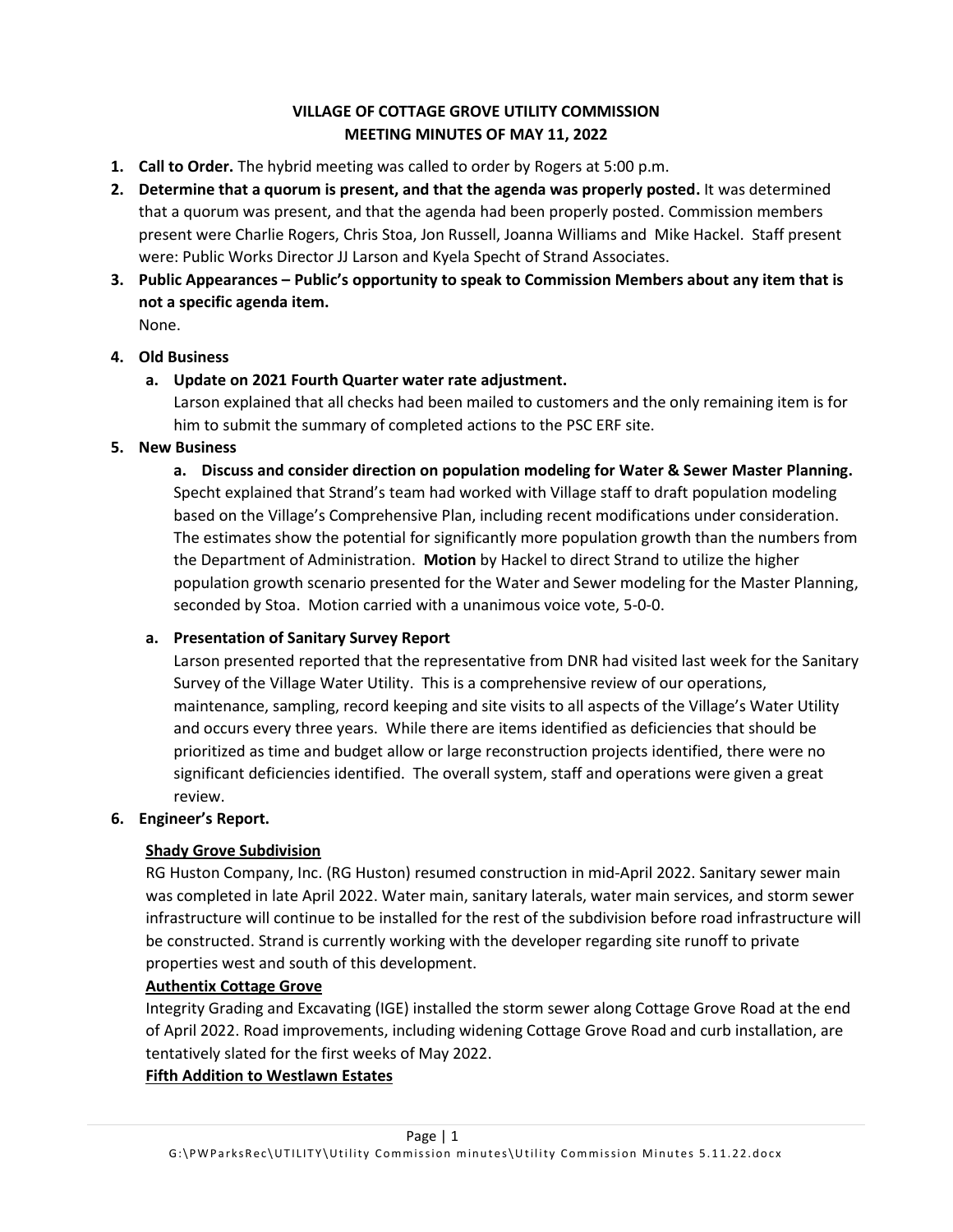Homburg Contractors, Inc. (Homburg) resumed construction in mid-April 2022. Sanitary and water main services have been completed. Testing of the utilities will occur in May with the grading and roadway construction for Paris Lane.

# **Quarry Ridge Estates**

Snyder Excavating started construction in mid-April 2022. Snyder started with sanitary sewer and services on Melissa Lane. At the end of April 2022, Snyder & Associates and developer requested a profile change on Melissa Lane to reduce the amount of cut in the area. This plan change was approved by Strand and utility installation will continue through May 2022.

### **Erosion Control Checks**

Strand started to provide springtime weekly erosion control checks on development sites in the Village including Cottage Grove Commons Phase 2, Dolphin Swim, Movin Out Glen Grove Apartments, Grand Appliance, Alantis Valley Foods, Quarry Ridge Development, Shady Grove Subdivision, Authentix, and 5th Addition to Westlawn Estates. Correspondence was sent to development owners if the erosion control measures on-site were not satisfactory or compliant. Several sites have had to address issues this spring.

### **Development Reviews**

Strand attended meetings with the developer's engineer for Project Silver Eagle and other TID #10 developments. Some of the main topics discussed continue to include utility extension, traffic generation, County Truck Highway (CTH) connections and stormwater control. The Project Silver Eagle PIP No. 2 submittal review letter was submitted to the Village and the Developer's engineer in mid-April 2022.

### **Upcoming Village Utility Projects**

The 2022 Street Improvement project was bid in late April 2022. This project includes the water main replacement on Taylor Street. The water main will be replaced from Main Street to Forreston Drive to replace an older, undersized 6-inch water main. Homburg was the apparent low bidder. Construction is anticipated to begin in late May 2022.

Clark and Grove Streets was bid by MSA Professional Services, Inc. (MSA) in March 2022. RG Huston was awarded the contract in April. Strand will take over the construction portion of the project moving forward. Utility construction is anticipated to begin in June 2022, after the Firemen's Festival.

Strand met JJ and staff to discuss the water and sewer studies for the Village in early April 2022. These studies will review the overall Village's existing infrastructure and future needs to help create a five- to ten-year capital improvement plan for each utility. Strand will be providing future population projections to the Village for review in the coming week.

Strand has worked with JJ over the last several months to create a standard specification cut sheet for utilities and public works projects. In addition, the standard detail drawings have been updated to reflect these specifications. If there are any questions or concerns, prior to finalization, Strand will edit for Village preferences.

### **7. Director's Report**

### **Staffing Update**

GovHR completed the recruitment for the Deputy Director of Public Works position, and we ultimately had 17 qualified applicants. We've made an offer to Brian Peterson and he's accepted and plans to begin on May 16th. Brian brings decades of Public Works experience at all levels and will be a strong addition to our team.